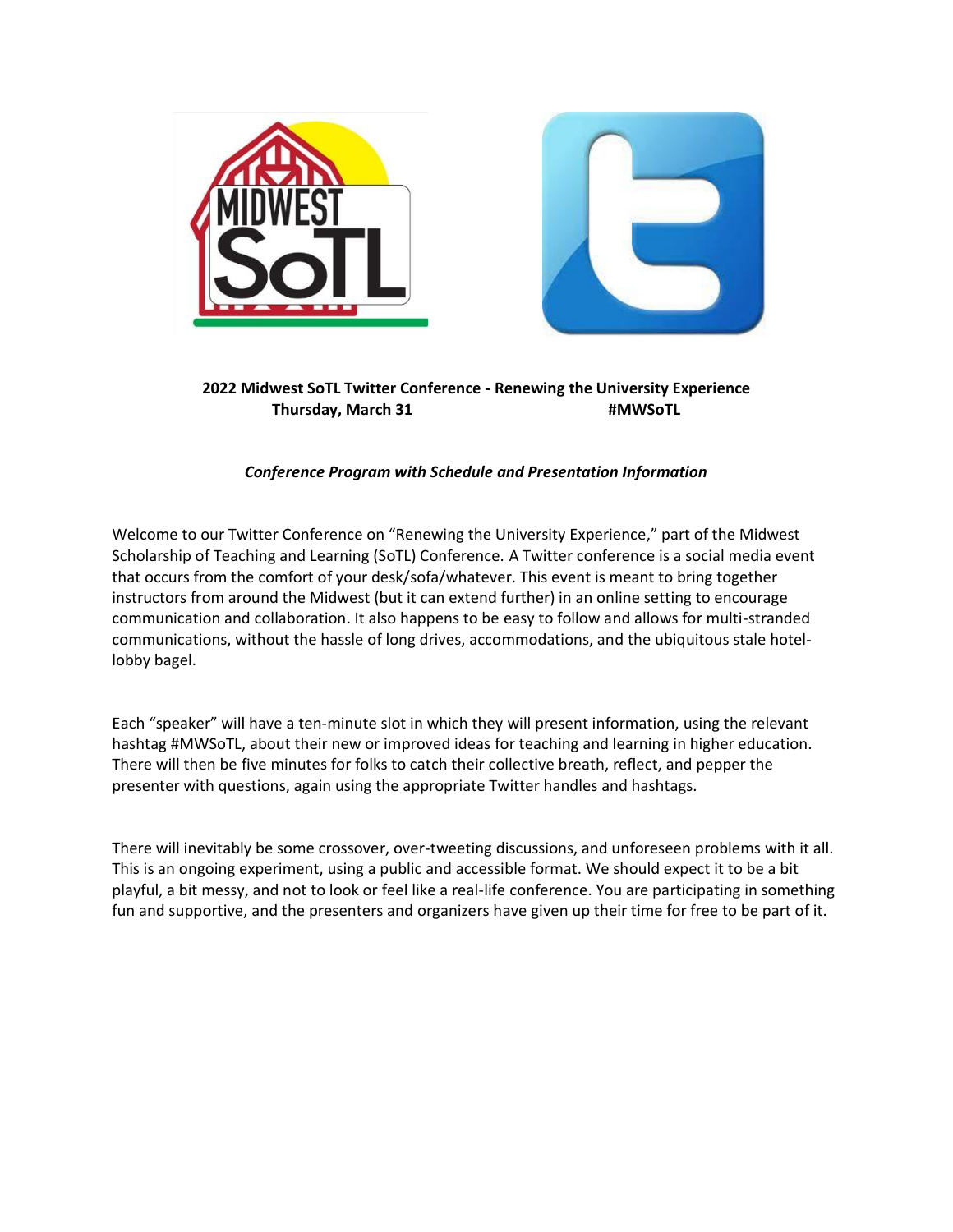### **New Ways of Thinking**

12:00 pm EDT "How I Became a Better Instructor: What I Learned from My College-Age Daughter" Julie Saam (@JulieSaam), Indiana University Kokomo

In online (and in-person) learning, we speak of the necessary interactions for active learning: Student to Faculty, Student to Student, and Student to Content. The student-to-faculty interactions can come in many formats: feedback on assignments, syllabus, announcements, office hours, etc. Over the last three years, I have improved my student-to-faculty interactions by incorporating the suggestions of my college-age daughter. She has helped me understand what students expect from their instructors, what students need from their instructors, and what students need their instructors to avoid. These suggestions, of course, come from just one college student's perspective. However, her insight has helped me navigate teaching students in the era of Pandemic uncertainty. Understanding the student perspective during this uncertain time is quite challenging. Hopefully, this insightful snapshot into one college student's mind will help you navigate these new waters as well.

12:15 pm EDT "The Importance of Teaching Taboo Topics in the College Classroom" Skyler Miller (@miller\_kientz), Indiana State University Emilie Kientz (@miller\_kientz), Indiana State University

The purpose of this presentation is to focus on the importance of teaching taboo topics to students, despite the awkwardness that typically occurs. The topics at hand include analyzing diets, understanding eating disorders, mental health amongst college students, drug and alcohol-related addictions, and the importance of healthy practices within sexual health. The inclusion of such challenging topics is influenced from a graduate assistant perspective and understanding lived experiences of students within our course whose needs are not met by outside resources. Strategies to enhance student engagement amongst such topics should include open discussion forums both in class and online, with the freedom to incorporate alternative assignments for students who find difficulty within these discussions.

12:30 pm EDT "Online Learning Post-Emergency Remote Delivery - Changing Perceptions" Dale Munday (@Dale\_Munday), University of Central Lancashire

Restructuring and redefining a traditional face-to-face campus-based course into a fully online course, with active engagement and individual accountability at the forefront was challenging. After the pandemic enforced immediate emergency remote teaching, course re-validation as an online MSc offered opportunities to reimage the student experience and redefine expectations. The course was redeveloped with a pre-session, session, post-session structure that directly engaged students in a range of multimodal tasks to encourage participation and the development of a community of practice. A mix of asynchronous and synchronous activities in a collective learning environment (not a traditional VLE) was central to the variety and options available to staff and students. This replicable model offers opportunities for both academics and students to engage and collaborate in a more sustained and structured manner.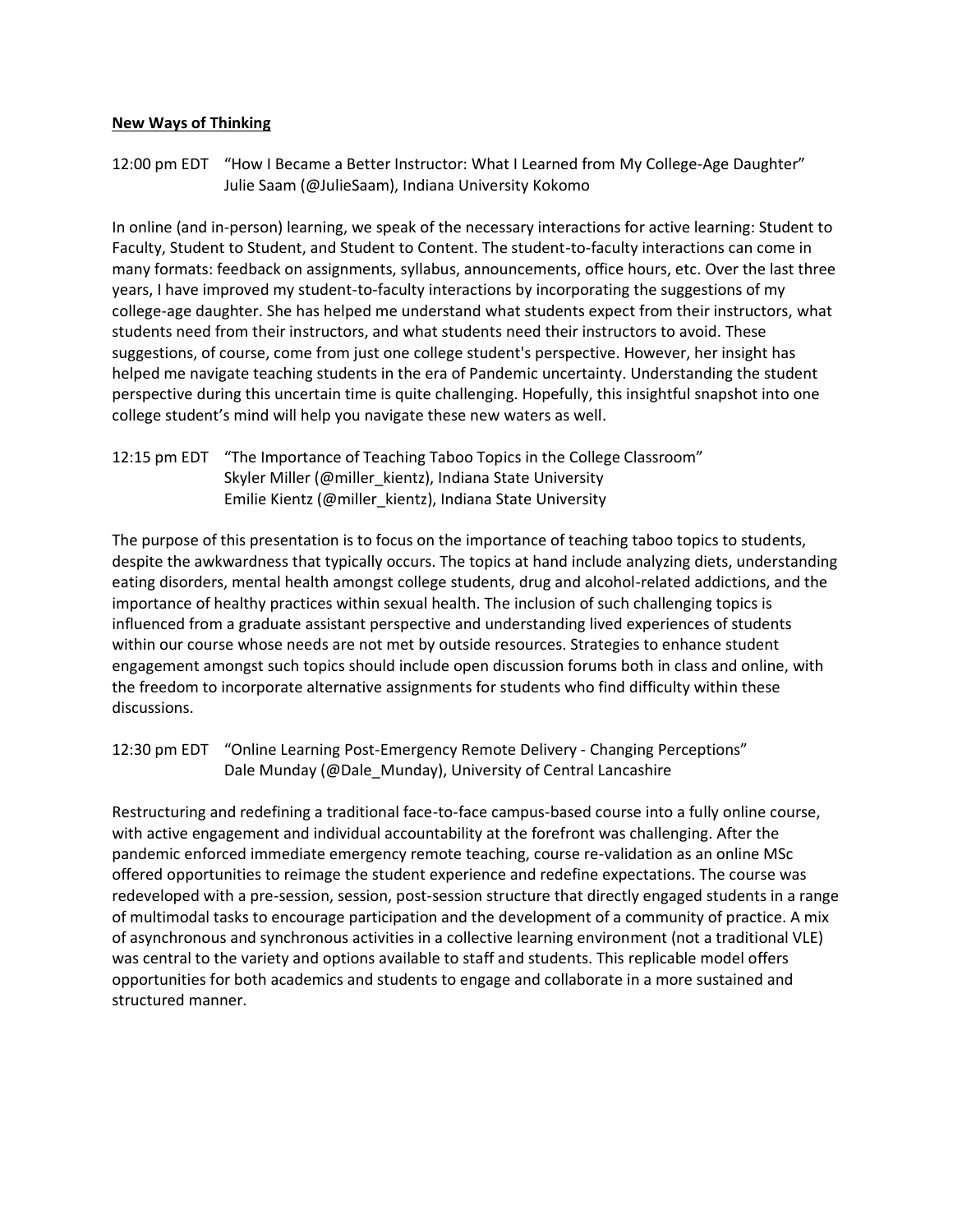## 12:45 pm EDT "More Than Mad Libs: Reconciliation, Indigenization, and Decolonization in Higher Education" Danielle E. Lorenz (@daniellelorenz), University of Alberta

Following the 2015 release of the Truth and Reconciliation Commission of Canada's Final Report and Calls to Action, Canadian post-secondary institutions began to make institutional commitments to reconciliation. With the recent advent of equity, diversity, and inclusion (EDI) policies, Indigenization and decolonization have also become institutional priorities. In turn, many educators have expressed concerns about what they should and should not be doing in their higher education classrooms. For instance, What do reconciliation, Indigenization, and decolonization mean in the context of postsecondary classrooms, course design, and pedagogy? How does one do reconciliation, Indigenization, and/or decolonization? How does one avoid causing harm when engaging in reconciliation, Indigenization, and/or decolonization praxis? This Twitter paper focuses on the necessity of humility that non-Indigenous educators must exhibit when engaging in reconciliation, Indigenization, and decolonization in their classrooms and beyond.

1:00 pm EDT "Large Scale SoTL: An Online Institute to Facilitate Faculty Training" Maria Gallardo-Williams (@Teachforaliving), North Carolina State University

The presentation and publication of Scholarship of Teaching and Learning (SoTL) papers are expected outcomes for teaching faculty in most higher education institutions. Most faculty members don't have prior training in this area and struggle to excel in this task. Faculty leaders developed an online faculty development program to provide insight into SoTL research through the delivery of an online institute designed to connect faculty with resources and experts. This presentation will highlight the design and operation of the institute and its perceived outcomes from the perspective of the organizers as well as faculty participants, with a focus on written outcomes and publication in peer-reviewed journals.

# **New Uses of Technology and Media**

1:15 pm EDT "Applying Twitch Streamers' Engagement Strategies to Synchronous Online Learning" Kristina Wilson (@NUSPSOnline), Northwestern University

Early in 2022, I joined Twitch to support a friend who was just beginning to stream. As I explored the community beyond video games and discovered coworking and live music streams, I couldn't help but think: "This is a lot like synchronous online learning." As we shifted to remote and online instruction during COVID-19, I heard about Zoom sessions where instructors felt like they were shouting into the void as students joined with their cameras off. However, on a Twitch stream, that configuration is normal. Often, a single person streams and participants join in via chat. And participants are involved, connected... dare I say \*engaged\*? In this presentation, I will suggest engagement techniques for synchronous online class sessions based on the engagement practices of Twitch streamers. (This presentation does not advocate the adoption of Twitch or any specific tool; instead, it promotes techniques that may be used on any platform.)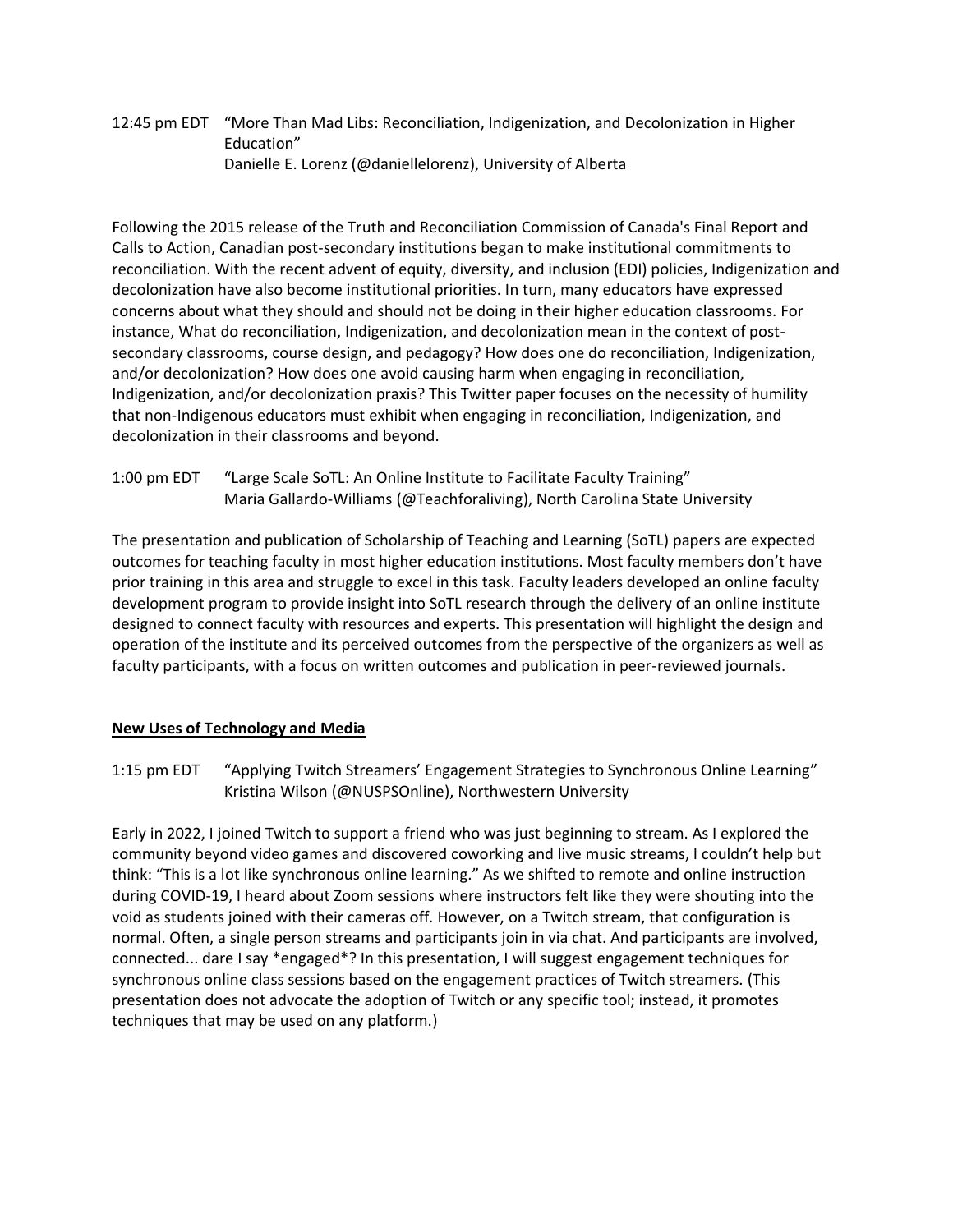1:30 pm EDT "Pop Culture as Pedagogy: A Case for Using Student-Generated Memes" Alison Kelly (@akelly613), University of North Dakota Virginia Clinton-Lisell (@drclintonlisell), University of North Dakota

This Twitter Quick Hit includes results from a project examining students' perceptions of creating scientific memes for course assignments. Students from undergraduate and graduate courses created and shared memes that either communicated the main points of research articles or dispelled commonly-held psychological myths or misconceptions. Students then answered open-ended questions about the perceived usefulness and costs of creating memes. Response themes will be discussed, as well as suggestions for how to effectively implement student-generated meme assignments into courses.

1:45 pm EDT "Asynchronous Voices: Using Digital Platforms to Enhance In-Class Discussions" Carter Moulton (@cartermoulton), Northwestern University

In this discussion, I walk through a number of community-building strategies I used in a course I recently taught called "Media Experiences & Digital Culture" (https://rtvf298.cartermoulton.com/). Central to these efforts was an attempt to create synergy between our digital spaces and physical meetings, to make a shared learning "place" that felt cohesive even as it moved across platforms and extended beyond the walls of our classroom. Utilizing a wide range of platforms, this placemaking involved bringing asynchronous contributions into our synchronous meetings and vice versa. I highlight student voices to consider how course design initiatives—voice memos submitted via Slack, check-ins on Typeform, community-based assessment on Medium, forming Brave Space Agreements together on Padlet—worked to springboard in-class discussions and cultivate a more horizontal learning community. Ultimately, by bringing together asynchronous and synchronous voices, we can create a kind of consistency that strengthens inclusion and fosters student belonging.

### **New Thoughts on Student Assessment**

2:00 pm EDT "Collaborative Grading: Why and How" Christian Aguiar (@cpaguiar), University of the District of Columbia Community College Ahmad Wright (@playback1906), University of the District of Columbia Community Coll. Andrew Howard (@howardam), University of Maryland – College Park

In this Twitter presentation, the authors will discuss their use of collaborative grading, a studentcentered teaching and assessment practice that invites students to sit down with their professors to collaboratively assess their writing works. By leveraging direct student involvement with the assessment process, instructors are able to increase engagement and ownership in the writing classroom. The authors will share the reasons they sought out this practice and some of the lessons they've learned over several academic years of collaborative grading.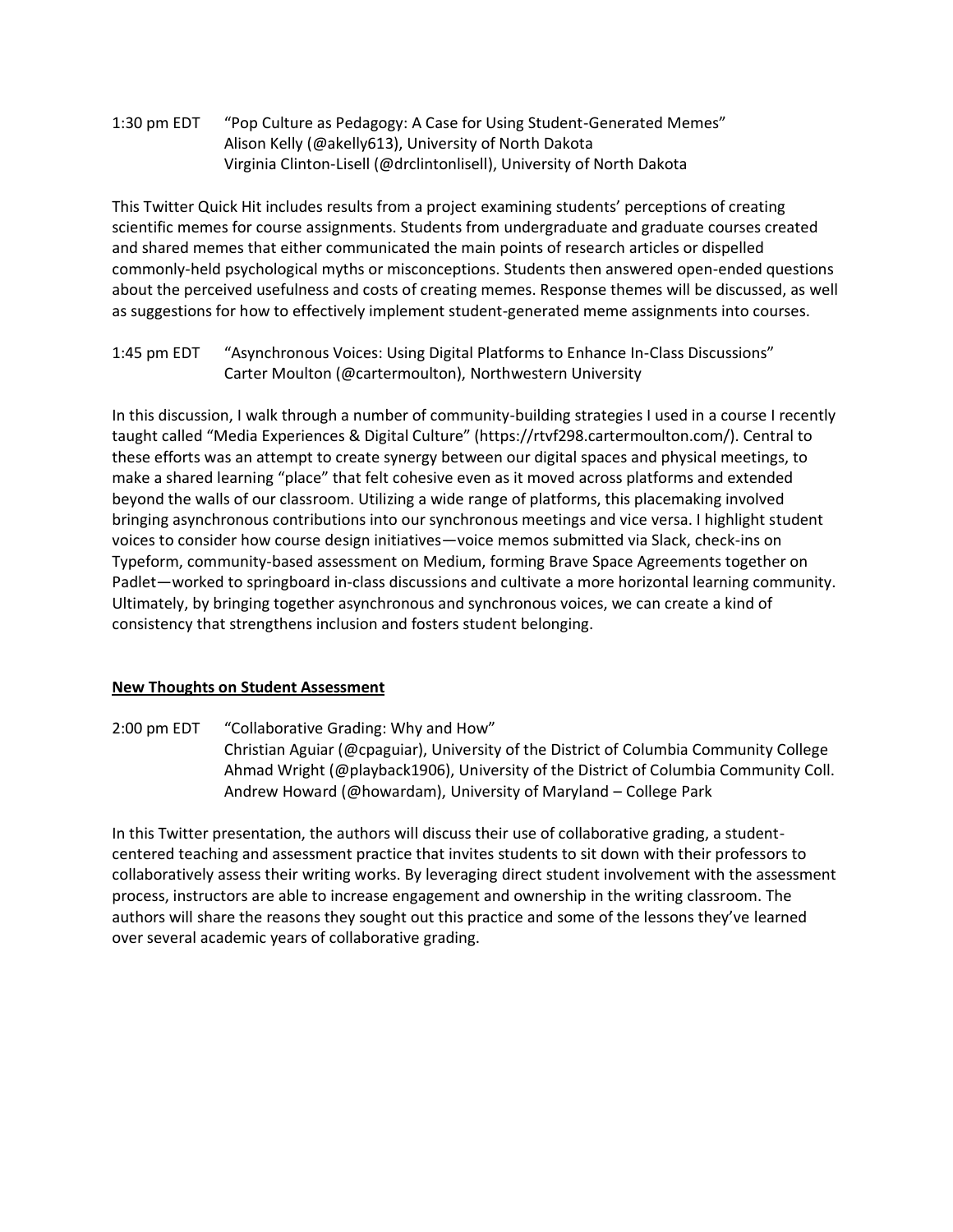2:15 pm EDT "Reflection Enriched: Deliberately Teaching the How and Why of Reflection" Jennifer Dobbs-Oates (@JenDobbsOates), Purdue University

Reflection is a common practice and is often familiar to students. Many instructors utilize student reflection as an important part of their teaching practices. But do students know why they are being asked to reflect? Do they know how to reflect effectively? For a long time, I didn't think about these questions. The result was that my students tended to reflect shallowly, if at all. Eventually, I realized that reflection is a skill, and students benefit when we teach them directly about reflection. This presentation shares some simple ideas for teaching students to reflect. With a small investment of time, we can help our students reflect more effectively and be more motivated to do so.

## 2:30 pm EDT "How Ungrading Has Saved My Soul"

Sybil Priebe (@ihaveabug), North Dakota State College of Science

Ungraders can list all the practical reasons they're happy they switched to the theory and process of Ungrading. There's the focus on feedback and student learning, there's the newfound joy in reviewing student work, and there's the elimination of grading behaviors. Now, that list alone should probably convert teachers, but my presentation is about what this switch has done for my mid-career attitude, my mental health, and my soul. It's completely flipped everything I was in the classroom: I was a jerk to my students; I was not the guide on the side. Ungrading has changed so many things about me as a teacher, faculty member, and human.

## 2:45 pm EDT "Stimulating Student Scholarly Discourse Through Discussion Threads" Catherine Smith (@catfsmitharch), Indiana University

As emerging faculty, I have experimented with various ways to promote a scholarly conversation about a topic that includes both engagement with academic literature and real-life applications effectively in the classroom. Student engagement tends to vary in terms of investment level in the assignment when I was the sole recipient of reflection submissions. Switching to structured discussion threads has greatly increased the depth and interest of the students, and I have received positive compliments on the change in student reviews. The format is conducive to the social media culture of public-facing outlets but also helps students learn how to engage with academic sources as evidence in communicating their perspectives.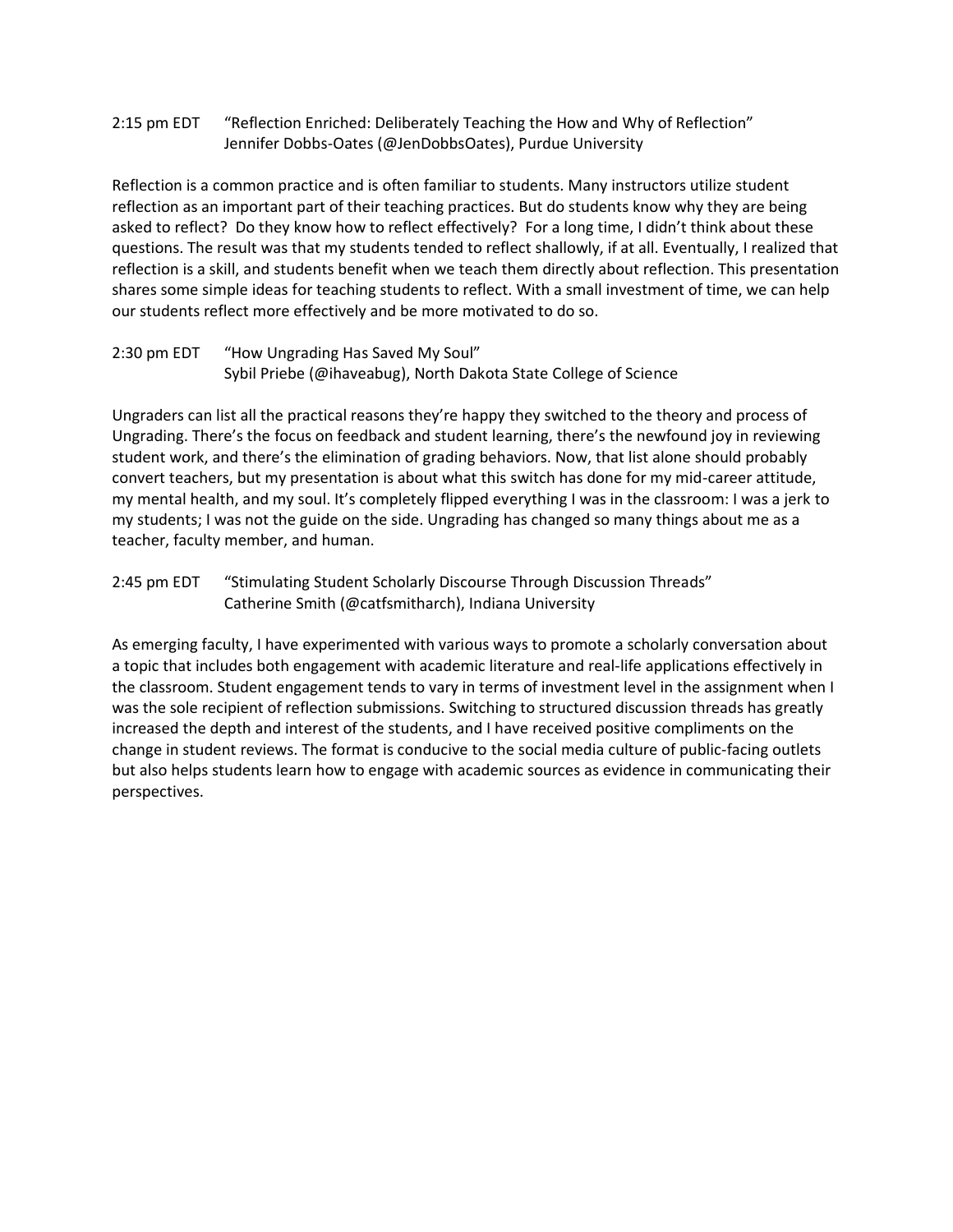#### **New Approaches in Collaborative Learning**

3:00 pm EDT "Performing Your Future: Encouraging Career Forethought through Performance Art" Ryan Olivier (@R\_KOmponist), Indiana University South Bend

Intending to have my student ensemble perform a timely work on the state of the labor market, I accidentally stumbled upon a thought-provoking exercise where-in students found themselves pondering the trajectory of their working careers, raising challenging questions about what kind of work-life they seek. This Twitter presentation will include a brief video excerpt of the performance piece, Labor Market: for semi-autonomous instruments and too few performers, as an example of how one can ask thought-provoking questions about student career aspirations through masking such questions in the guise of artistic necessity. I will share the score for the work and ask the participants to consider their own work-life trajectory and how it might sound and look when performed on stage over the course of ten minutes.

3:15 pm EDT "Incorporating Experiential Learning and Community Engagement Activities in the Classroom" Matthew Warner (@ISU\_SoTL), Indiana State University Amy Wotring (@ISU\_SoTL), Indiana State University Matthew Hutchins (@ISU\_SoTL), Indiana State University

Our institution places major emphasis on experiential learning and community engagement. These types of learning opportunities give students the chance to serve community partners and to learn in realworld settings. When these activities are well coordinated, the benefits are numerous and often synergistic in nature. This presentation will offer insights into these types of learning opportunities and discuss a specific experiential learning and community engagement activity used in our program several times over the past years. We will describe how we have been able to coordinate social marketing and screening-related activities across courses in our curriculum in a way that gives the students a true hands-on experience. Typical feedback from students and ways to overcome certain barriers with these types of activities also will be shared. In short, the benefits of this approach are numerous and well worth the effort required to coordinate them.

3:30 pm EDT "The Single Bracket Elimination Tournament as a Teaching Tool" Danielle E. Lorenz (@daniellelorenz), University of Alberta

This Twitter presentation discusses the confluences of knowledge mobilization, informal learning modalities, and social media within a disability justice framework. As an Associate Editor of the Canadian Journal of Disability Studies, I applied principles from literary studies to casually educate people on disability (mis)representation in popular media through an online single bracket elimination tournament. Specifically, utilizing irony, dark humour, and writing back, The Worst Representations of Disability Tournament ("The Worsties"), functions as a form of narrative resistance to normative, problematic disability tropes. In addition, as an example of gamifying learning, The Worsties and similar tournaments may suggest a way for educators to engage students in critical thinking in ways that had not been considered previously.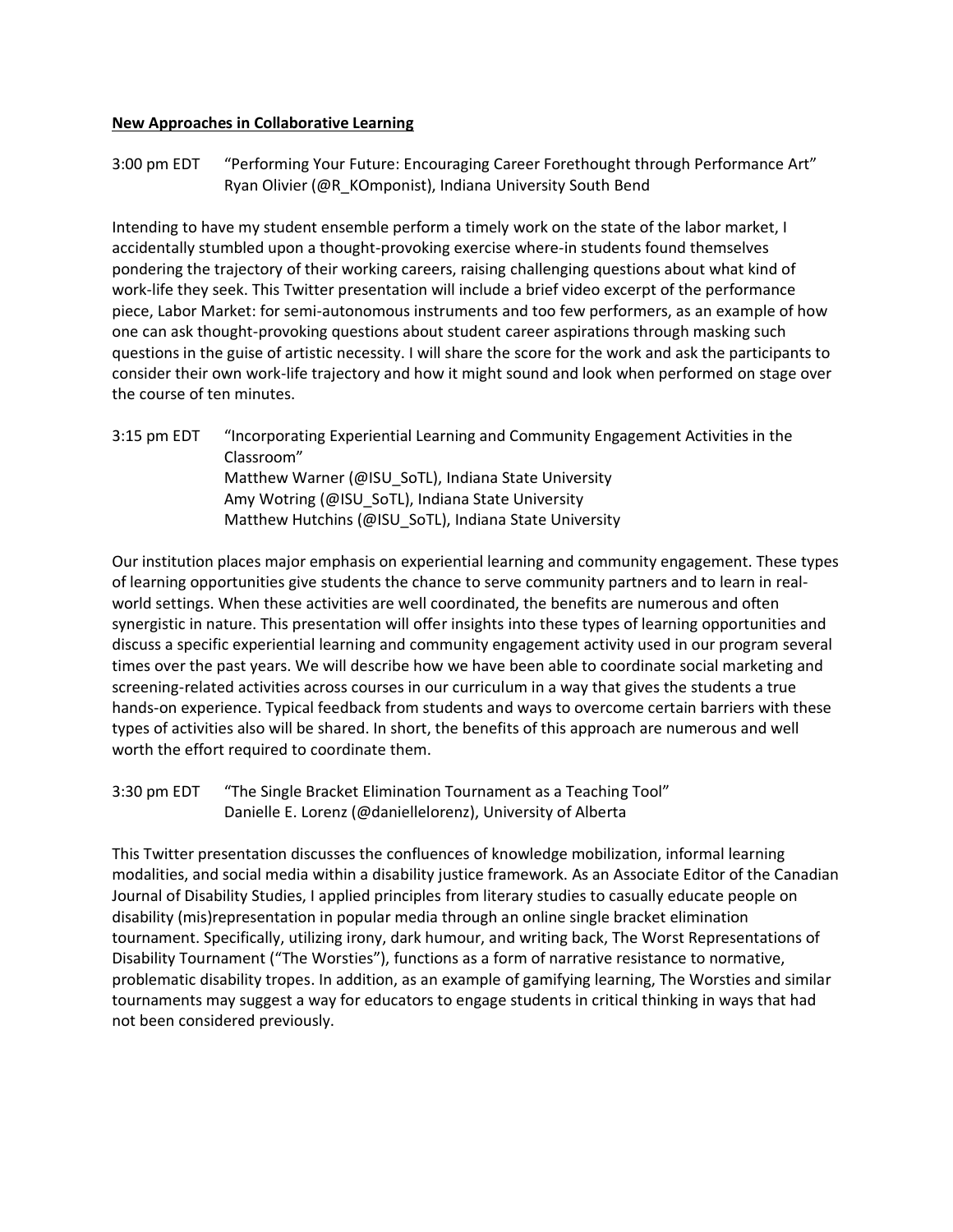3:45 pm EDT "Not the Field Placements You're Hoping For: Alternatives to Authentic Learning" Nicole Patrie (@patrie\_nicole), University of Alberta

One unfortunate side-effect of the ongoing pandemic has been a dwindling of the availability of field placements. Students in a correctional services program normally have two field placement experiences that immerse them into potential careers. In one field placement and discussion seminar section, none of my students were assigned a traditional field placement. This presentation will outline the process of designing an alternative authentic learning experience for these students. The learning experiences needed to accomplish multiple goals: to connect students to professionals, to achieve the course's intended learning outcomes, to develop professional skills and professional identity. Additionally, the experiences needed to be authentic – replicating aspects of real work in correctional fields and not disadvantaging them in the job market relative to their peers who received traditional field placements.

4:00 pm EDT "'We're All Just So Tired': Tips for Pandemic Zoom Pedagogy" Rebecca Gibson (@RGibsongirl), Virginia Commonwealth University

Is anyone out there listening? Teaching to a sea of grey boxes over zoom can be exhausting and demoralizing, as can being one of those grey boxes, but there are ways to relieve some of the effects. This presentation will highlight pedagogical tips and tricks to increase engagement and stimulation and make even the mid-semester doldrums scintillating for professor and student alike.

### **New Paths for Professional Development**

4:15 pm EDT "Objectives and Assessments: The Role Graduate Assistants Play in Education" Megan Karas (@ISU\_SoTL), Indiana State University Amy Wotring (@ISU\_SoTL), Indiana State University Matthew Warner (@ISU\_SoTL), Indiana State University Matthew Hutchins (@ISU\_SoTL), Indiana State University

Introductory health and wellness courses are a requirement for many undergraduate degree programs. These courses typically cover a variety of topics including nutrition, cancer, physical fitness, and addictive behaviors among others. This session will discuss the need to re-think these courses in terms of learning objectives and assessment. Introducing topics in ways that are more practical and immediately applicable to students are suggested. Anecdotal evidence suggests GAs bring a unique perspective that leads to more active classrooms and a sense of connectedness. These courses should focus on encouraging students to participate in strategies to reduce disease risk factors and improve overall health status. Now may also be a good time to adjust topics to those that are most relevant to current happenings in health-related fields. As with all courses, the more applicable the material is to the group, the more students will engage with the material.